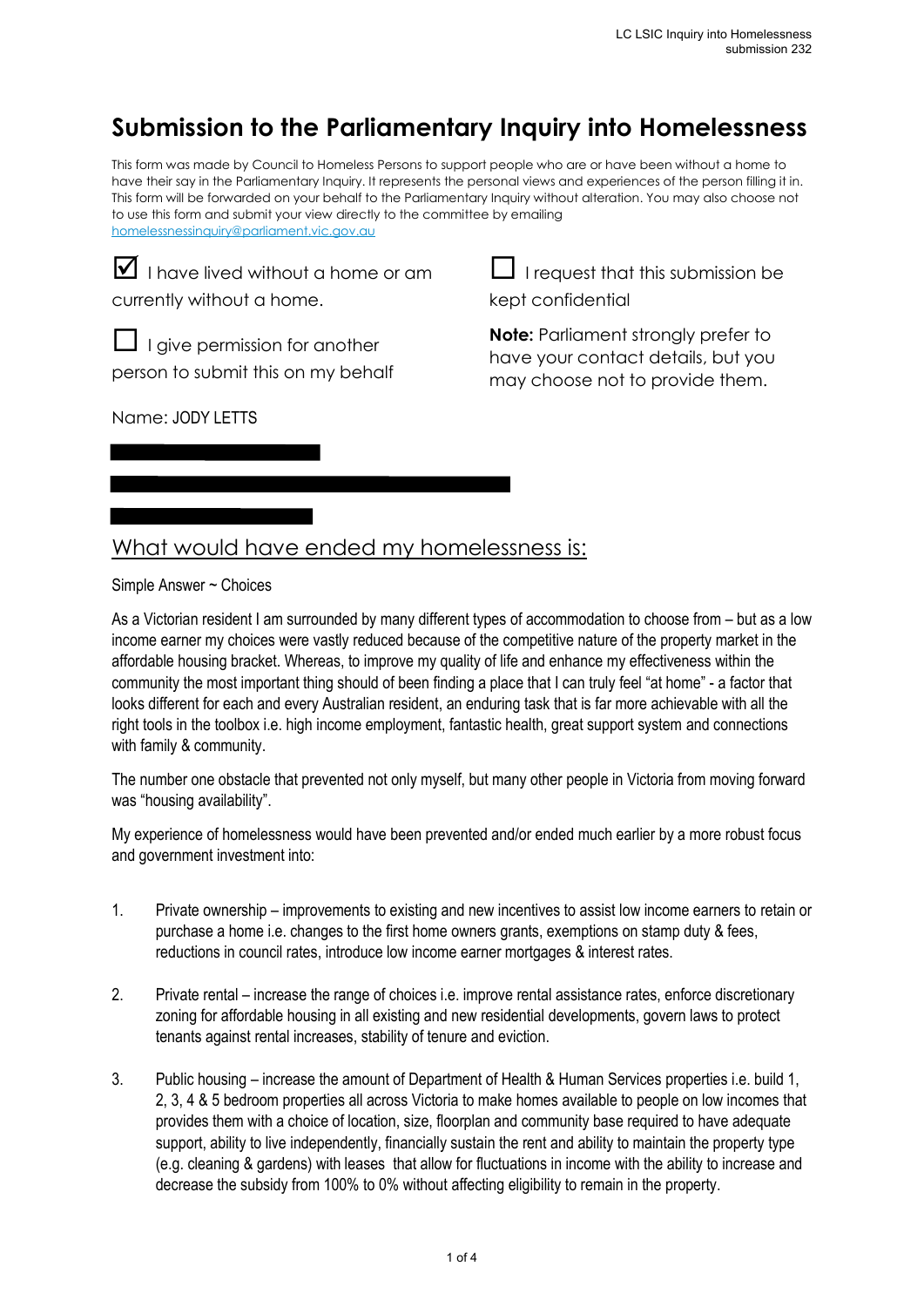- 4. Community housing increase the amount of affordable properties managed by community organisations i.e. additional grants, loans, dwellings or funding that can be invested into group share options, cohort specific establishments, unique needs buildings as well as increasing the current stock of independent rentals that are calculated at a percentage of market rent instead of household income.
- 5. Supported housing increase the amount of supported houses designed for people with high support or health care needs so they can maintain their independence with assistance from dedicated to support workers to improve their quality of living.
- 6. Temporary housing invest in additional properties that are appropriate for people and families in crisis that need a support worker to assist them with getting back on their feet while navigating the system to find long-term housing.
- 7. Emergency accommodation invest in permanent structures with customized assistance that can be delivered intensively and immediately to stabilize a period of homelessness and increase the likelihood and success of moving to something more permanent during their stay, as a temporary option to reduce the trauma inflicted on people and families that are accommodated in sub-standard and unsupported hotels or motels for 1, 2, 3 nights at a time.

## I might have avoided homelessness if the Government provided:

1. Flexibility within Eligibility Criteria of Government Funded Services & Supports – my lived experience:

Access to services where limited on the basis of not meeting the eligibility criteria of state and local government funded services within the broader service system i.e. not on a Centrelink payment, registered address not within catchment area, situation did not meet target group, no evidence to support need.

During my period of homelessness, there where multiple priorities that I needed assistance with on a daily basis i.e. without access to regular meals I was unable to sustain my medical treatment program that included medication that needed to be refrigerated, taken with food and at set timings to be effective – therefore; my condition deteriorated, my behaviours become erratic and my ability to participate decreased.

2. Increased Range of Housing Options – my lived experience:

Availability of crisis accommodation and housing stock in public, community and private rental is in such high demand that my choice was removed.

Accompanied by a teenager, the type of accommodation we required needed to include my own needs, but also those of my daughter i.e. we needed an environment that could provide independent living that suited my disabilities – including access to adequate public transport, in a location that I could frequently participate in treatment programs, readily source food and medication, in addition to a single level property that had no steps, trip hazards, stepless shower and handrails. Security was also a priority – consideration to the amount of foot traffic, lockable windows and doors made a significant difference to the hypervigilance I experienced as a result of my war trauma. My daughter was seeking different options including a private space (own bedroom), social inclusion with peers to maintain friendships, access to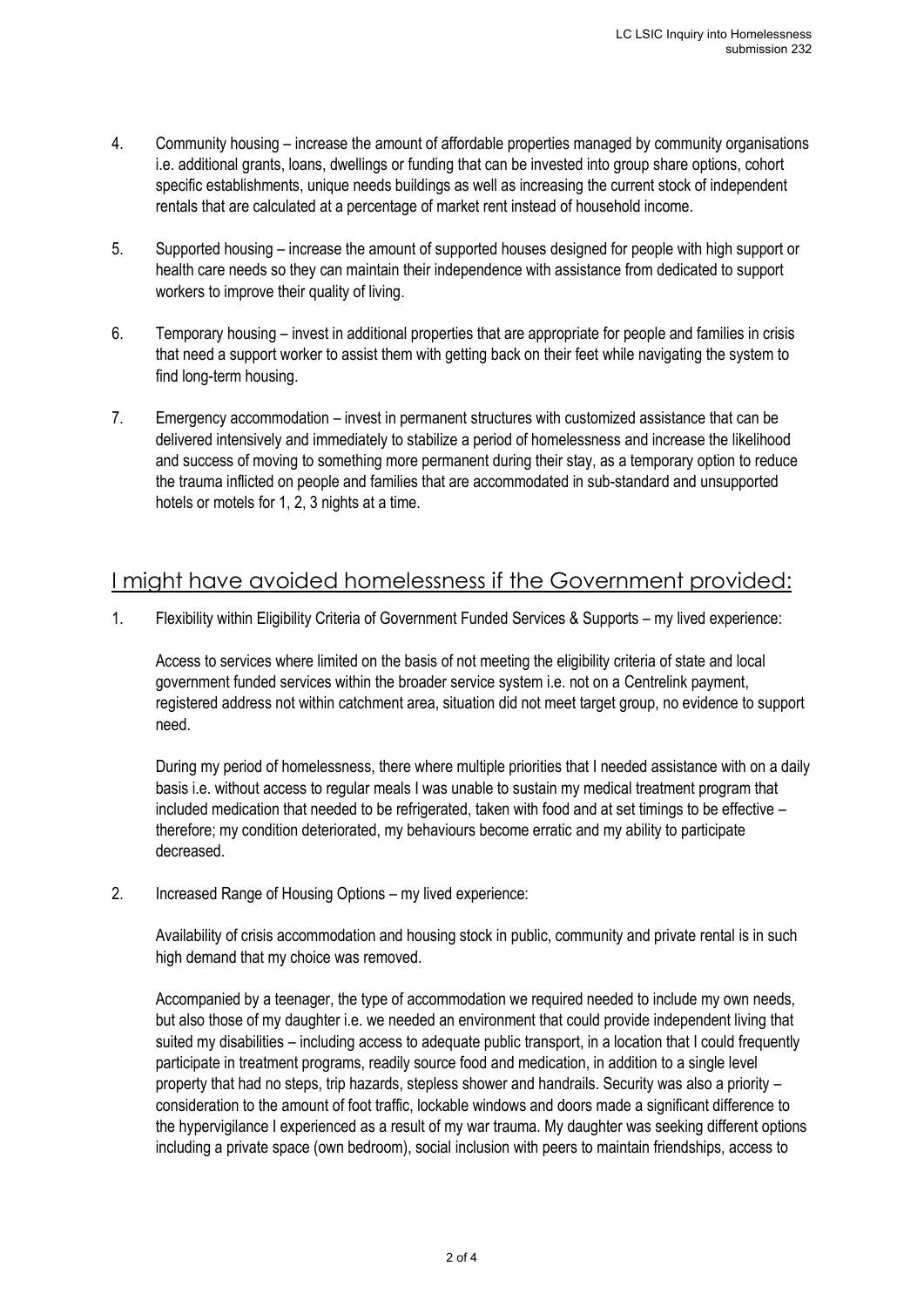education and youth services that suited her unique needs and the ability to travel independently or receive outreach to engage in activities to improve her situation.

Our crisis accommodation options where predominately single room motels with limited to no cooking facilities, no privacy and in locations that attracted undesirable behaviours – exacerbating our existing situation and encouraging a range of bad decisions from an equally bad range of options.

The only Transitional Housing property available to us was double storey and an exemption was needed from a general practitioner in order for me to lease the property and utilise the lounge room as a bedroom, as my disabilities prevented me from using the staircase to access the bedroom and main bathroom.

With the highest priority for the public housing waiting list, after 18 months and three changes to preference of locations in order to increase the property searches the Department of Health & Human Services was unable to find a property that could be modified to suit my needs.

On accessing stable accommodation, outside the government service system, housing affordability forced us to choose a property that was completely outside the zone of our existing service connections, displaced us from our family and community by a minimum of 2 hours travel and we needed to rebuild our lives from scratch with little to no support system.

## What would you like to tell the Government about being without a home:

Four years on and I am still shocked that I went from living independently with a successful working history of 20 years; building up my equity through a string of residential properties; within reach of being mortgage free; to losing everything and living in a vehicle. I've worked hard to get back on track, but burning in the back of my mind I know how quickly and suddenly it all happened. As a Veterans Affairs Disability Pensioner, it would only take mortgage rates, utility bills or council rates to go through the ceiling and I could experience homelessness again.

Considering my circumstances covered Mental Health, Physical Disability, War Veteran, Single Parent, Homeless and was attending appointments on a daily basis – some days multiple appointments, it is no wonder that my exposure to government services left me feeling physically and emotionally abused and that if I wasn't willing to fully participate every day in every way, regardless of what they asked of me, that I would lose access to the 'benefits' they were offering.

During my period of homelessness and living in a vehicle with my daughter I attempted to access and was denied assistance to address my:

- employer on an involuntary "Termination" based on their inability to modify a position to suit my disability.
- employer on unpaid wages and entitlements.
- superannuation provider on entitlements from my employer not allocated to my account and unaccountable fees.
- federal government on rejected injury and illness medical claims for approval.
- federal government on rejected Loss of Income entitlements.
- federal government on eligibility for entitlements.
- local government on parking fines issued whilst in Crisis Accommodation and/or attending Homeless **Services**